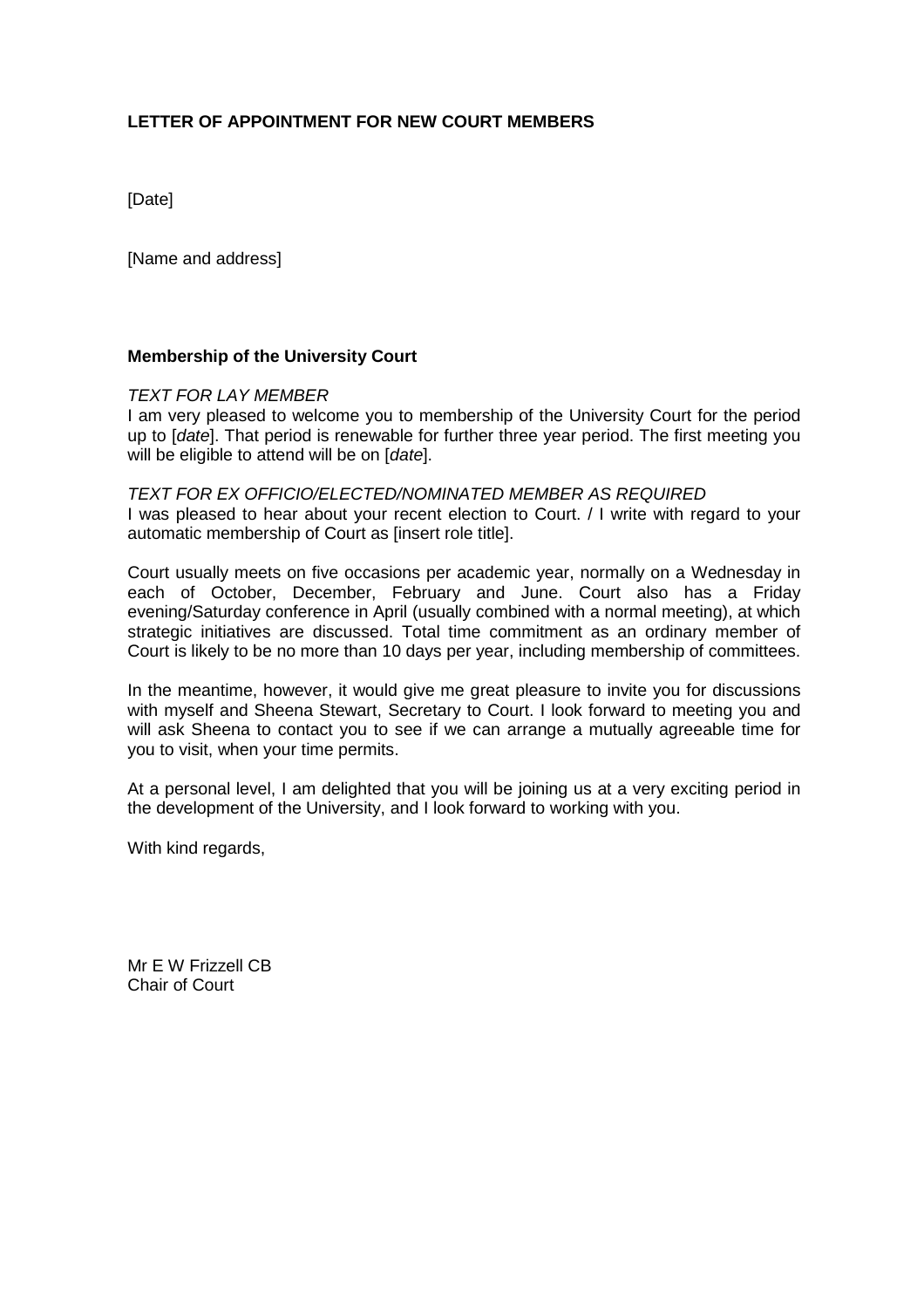[Date]

[Name and address]

## **Membership of the University Court**

Dear [….]

I would like to warmly welcome you to membership of University Court.

The University subscribes to the Scottish Code of Good HE Governance (2013) for its governing body, and strives to develop best practice in corporate governance. University Court, as the governing body, is responsible for overseeing the University's activities, ensuring compliance with the statutes, ordinances and provisions which regulate it, and determining the future direction of the University. To enable Court to be as effective as possible, Court members are encouraged to attend meetings regularly and participate actively.

Given the extensive responsibilities placed on Court members, the University has in place an induction programme so that new members are fully briefed on the terms of their appointment and the responsibilities placed upon them. It gives me pleasure to invite you to attend a briefing session on [*date*] to meet with myself and Dr Alison Ramsay, Deputy Secretary (Corporate Governance) to discuss in more detail the University and its strategic plan, University Court and its responsibilities, and the role of Court members.

The Scottish Code of Good HE Governance notes that as a member of a governing body, Court members should at all times conduct themselves in accordance with accepted standards of behaviour in public life which embrace selflessness, integrity, objectivity, accountability, openness, honesty and leadership (known as the Nolan principles). In the interest of good governance we will be inviting you to sign the attached slip after your induction, to confirm that you accept your responsibilities as member of Court and that you accept the code of conduct.

If you have any queries relating to the University or University Court, please do not hesitate to contact me at any time.

With kind regards,

Sheena Stewart Secretary to Court University Secretary